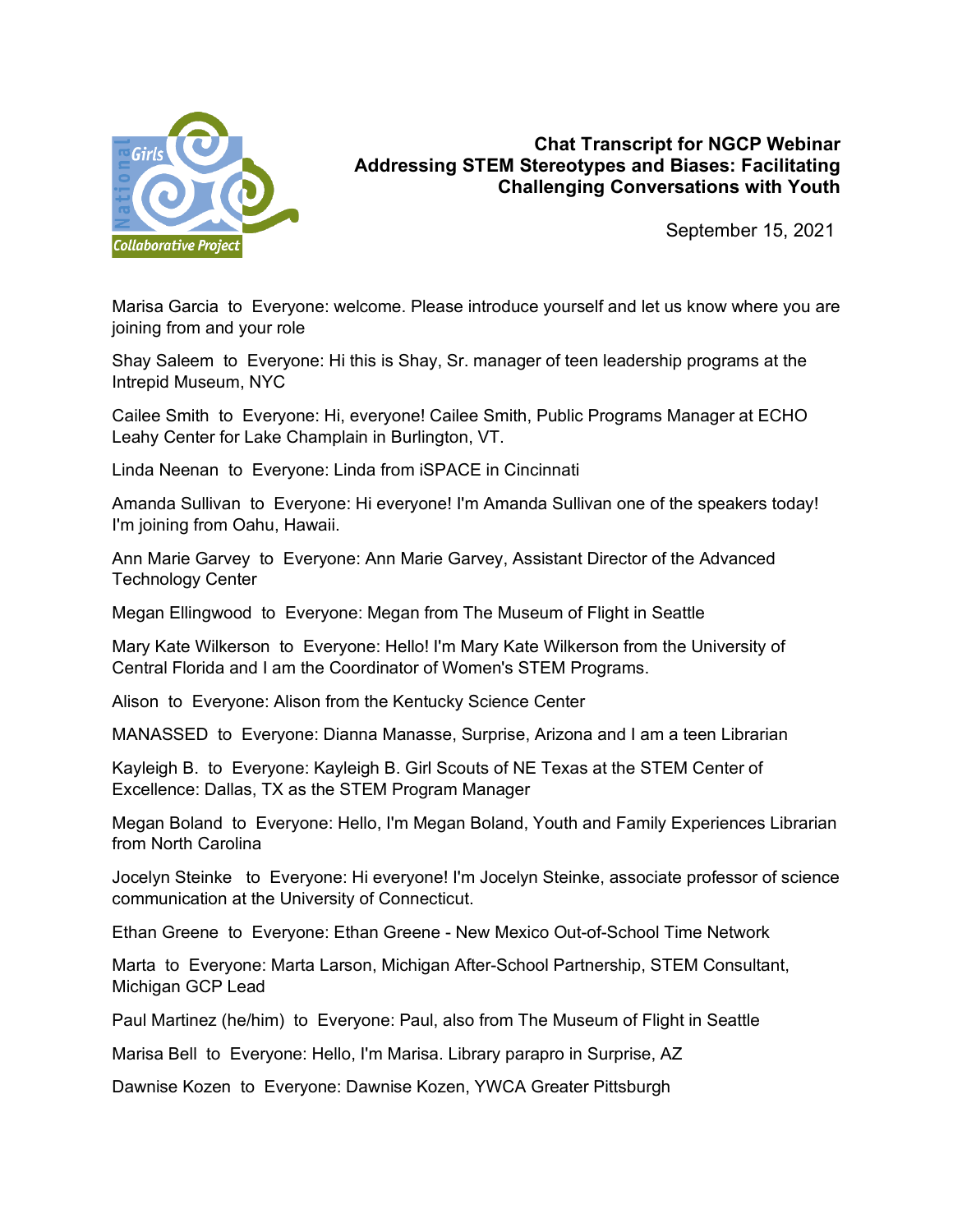Mary Fuller to Everyone: Mary Fuller, Girl Scouts of Eastern Missouri, STEM Program Manager

Liz Coker (she/her), Cade Museum to Everyone: Hi! I'm Liz Coker, from the Cade Museum in Gainesville, FL.

Samantha Brasher Godsy to Everyone: Samantha Brasher Godsy, Programming Specialist at Auburn Public Library (Auburn, AL)

Lisa Regalla to Everyone: Lisa Regalla, Regallium Consulting ,coming to you from San Rafael, CA

Tiffany Flores to Everyone: I'm Tiffany Flores. I am the youth services librarian at eastern shore public library. Accomac, VA

Azucena Rodriguez to Everyone: Azucena Rodriguez, Argonne National Laboratory, STEM educator

Maryland Science Center to Everyone: Alysia and Karen from Maryland Science Center

Christy Anderson @ Project Scientist to Everyone: Hi - Christy Anderson from Project Scientist in Orange County CA

Michelle Grove to Everyone: Zooming in from Spokane, WA, I am the regional P-5 science coordinator for NE Wasthington state (59 school districts) and a statewide co director for Washington State LASER (Leadership and Assistance for Science Education Reform)

Kathleen Stevison- YES Program to Everyone: Kerry Stevison from the Saint Louis Science **Center** 

Matthew Cross to Everyone: Matthew Cross, Library Technician Ak-Chin Indian Community Library. Currently running STEM programs of all types.

Casey Cushing (she/her) to Everyone: Hi! I work in the Education Department at the Monterey Bay Aquarium in California.

Jackie Jeambey (she/her) to Everyone: Jackie Jeambey, University of Colorado Science Discovery, Assistant Director of STEM programs, Colorado

Carlie Wright to Everyone: Hi everyone! I'm the Education Programs Coordinator at the ECHO Leahy Center in Burlington Vermont!

Elyse Mitchell (she/her) to Everyone: Elyse Mitchell, Enrichment Coordinator for Bridge to Enter Advanced Mathematics in New York City! Hello!

Ri Clark to Everyone: Hello All! Riana, Assistant Edu Director from Springfield MO Discovery Center of Springfield

Shay Saleem to Everyone: My response is to continue my preparedness in the conversation with students as well as staff

Melissa Pampel to Everyone: Hello from Children's Science Center in Fairfax, VA

Wendy Rowe to Everyone: Wendy from Massachusetts, I'm a retired electrical engineer and I volunteer some with kids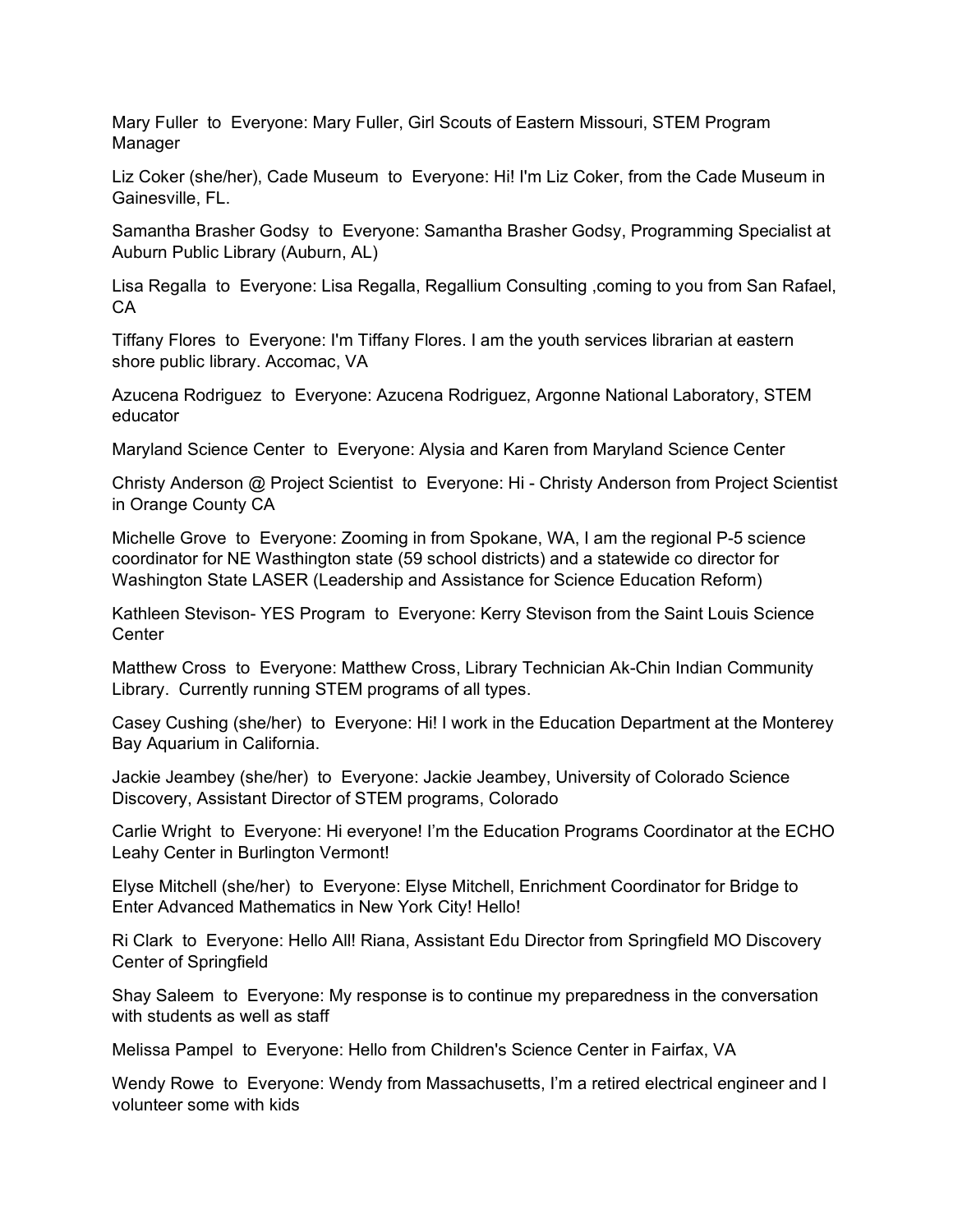Mary Fuller to Everyone: @Kayleigh I believe our COO is visiting you soon to get some ideas for our own STEM center here in St. Louis area

Jolene Gustafson (she/her) to Everyone: Hello! Jolene Gustafson from NGCP, joining from Minnesota.

Kata Lucas (she/her) to Everyone: <https://ngcproject.org/>

Beth Nickel, Arizona Science Center to Everyone: Beth Nickel, Arizona Science Center I oversee with our teen programs

Karen to Everyone: Hello everyone!

Kata Lucas (she/her) to Everyone: <https://www.ifthenshecan.org/>

Kata Lucas (she/her) to Everyone: <https://ngcproject.org/girls-advisory-board>

Kata Lucas (she/her) to Everyone: <https://theconnectory.org/>

Kata Lucas (she/her) to Everyone: <https://www.fabfems.org/>

Kata Lucas (she/her) to Everyone:

A great resource - The State of Girls and Women in STEM:

[https://ngcproject.org/sites/default/files/ngcp\\_stateofgirlsandwomeninstem.pdf](https://ngcproject.org/sites/default/files/ngcp_stateofgirlsandwomeninstem.pdf)

Marisa Garcia to Everyone: welcome, everyone! please use the chat to ask questions throughout the presentation

Marisa Garcia to Everyone: and please share resources you use here as well!

Marisa Garcia to Everyone: Hi folks. we've created a resource document to share all of the great links shared throughout this webinar. follow along here:

NGCP Webinar Resource Page: Addressing STEM Stereotypes and Biases: [https://ngcproject.org/sites/default/files/documents/ngcp\\_webinar\\_resources\\_for\\_addressing\\_st](https://ngcproject.org/sites/default/files/documents/ngcp_webinar_resources_for_addressing_stem_stereotypes_and_biases.pdf) [em\\_stereotypes\\_and\\_biases.pdf](https://ngcproject.org/sites/default/files/documents/ngcp_webinar_resources_for_addressing_stem_stereotypes_and_biases.pdf)

Timothy Fowler to Everyone: Shout out to St. Louis where I lived for 20 years!

Shay Saleem to Everyone: Can all resources be shared with attendees via email as well?

Marisa Garcia to Everyone: Hi Shay. we will link that PDF to the event page and share it after the webinar

Megan Ellingwood to Everyone: are the papers available for download for free or do you need a subscription/pay for them?

Megan Ellingwood to Everyone: Talking about Amanda's research papers specifically

Marisa Garcia to Everyone: we can ask Amanda in the Q&A

Marisa Garcia to Everyone: thanks for the question!

Sara Kobilka to Everyone: I did try opening one of the papers from her publications page of her website and I was able to read it.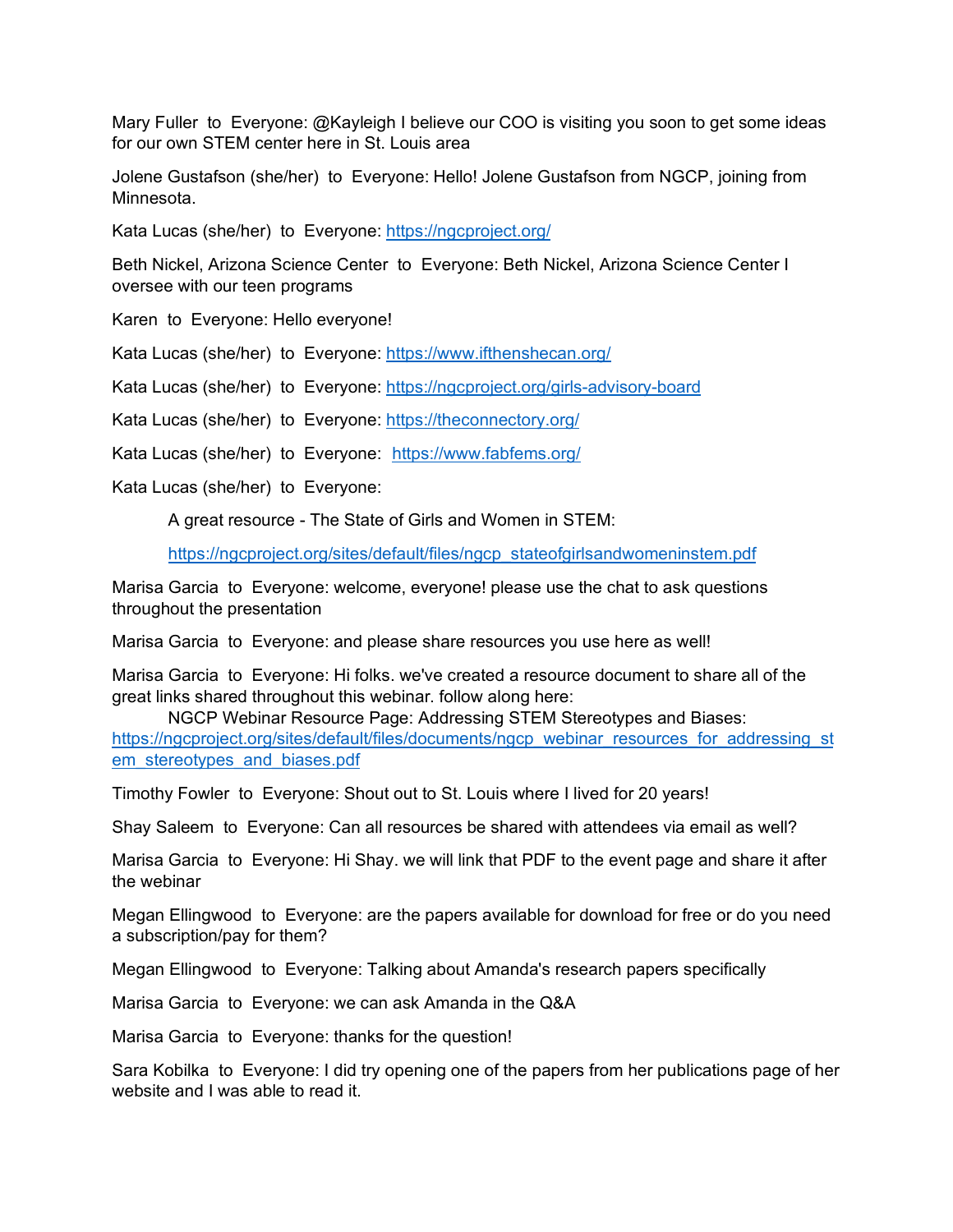Marisa Garcia to Everyone: great! thanks, Sara

Sara Kobilka to Everyone: https://www.amandaalzenasullivan.com/publications

Megan Ellingwood to Everyone:  $\triangle$ 

Sara Kobilka to Everyone: As a mom of a 5-year-old I can absolutely attest to this!

Shay Saleem to Everyone: Will there be Q&A after each speaker or after the full panel?

Sara Kobilka to Everyone: After the whole panel

Marisa Garcia to Everyone: we will have Q&A after the full panel

Shay Saleem to Everyone: Thx

Michelle Higgins (she/her) to Everyone: DOT = Do One Thing!

Marisa Garcia to Everyone: For those who may have missed it, here is the Resource list:

NGCP Webinar Resource Page: Addressing STEM Stereotypes and Biases: [https://ngcproject.org/sites/default/files/documents/ngcp\\_webinar\\_resources\\_for\\_addressing\\_st](https://ngcproject.org/sites/default/files/documents/ngcp_webinar_resources_for_addressing_stem_stereotypes_and_biases.pdf) [em\\_stereotypes\\_and\\_biases.pdf](https://ngcproject.org/sites/default/files/documents/ngcp_webinar_resources_for_addressing_stem_stereotypes_and_biases.pdf)

Mary Fuller to Everyone: Yay for Girl Scouts!

Marisa Garcia to Everyone: :) Mary, representing from GS of Eastern Missouri! happy to have you here

Marisa Garcia to Everyone: you can ask questions here in the chat, or use the raise hand feature during Q&A and ask your question live

Marisa Garcia to Everyone: the importance of role models! yes

Amanda Sullivan to Everyone: Role models are SO important! Have found this beginning at the early childhood level too!

Marisa Garcia to Everyone: that's great Amanda. I wonder how interactions may different between role models with young kids and role models with older youth, like teens?

Marisa Garcia to Everyone: this framework of what, so what, now what is helpful!

Amanda Sullivan to Everyone: having older girls or high schoolers serve as role models or facilitate STEM discussions & activities with younger children can be a really powerful experience! Maybe a good "now what" for high school girls thinking about what to do next.

C Spratley to Everyone: I facilitate a SC STEAM Teen Group that is part of the National Teen Science Café Network and it is a great way to reach girls and underserved communities and minorities at the middle and high school level. The teens formed an advisory and they run the cafes. We include 8th -12th and we have great conversations and hands on activities with scientists, researchers and professionals in STEAM careers. Check out teensciencecafe.org to find out more!

Marisa Garcia to Everyone: yes! I know the EngineerGirl Ambassador's program is doing that

Marisa Garcia to Everyone: yes, teen science cafes are terrific! happy to have you here!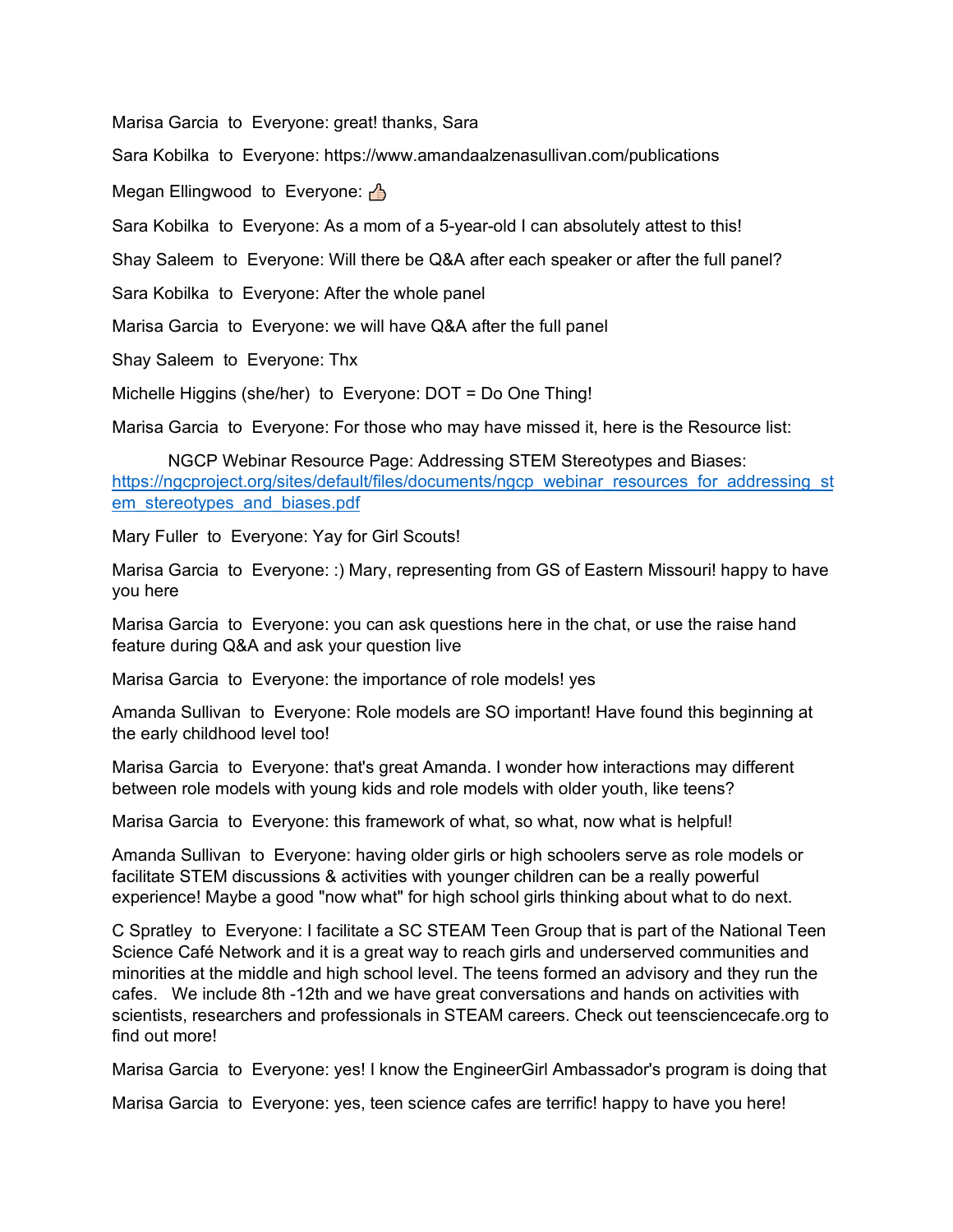Amanda Sullivan to Everyone: So cool, thanks for sharing!

Marisa Garcia to Everyone: near peer role models, so great!

Amanda Sullivan to Everyone: YES!

Shay Saleem to Everyone: I'm very interested in the hard conversations about the most current societal unrest regarding harm to black abs brown bodies that may affect their STEM retention — our responsibility as the adults, activists, educators and more have so much work to do to help cultivate and help student cope with WHAT NEXT AND SO WHAT

Marisa Garcia to Everyone: yes, important context Shay. we may not address that fully in this webinar, but the Resource document has links to previous NGCP webinars that may add to that. It's also something we are all continuing to learn about and collaborate on

Shay Saleem to Everyone: Thank you for letting me know Marisa. I will surely review

Marisa Garcia to Everyone: if you have resources you have found helpful feel free to share them in the chat

Marisa Garcia to Everyone: we'd love to learn from all of you here today!

Elyse Mitchell (she/her) to Everyone: Ditto Shay! That's a topic that's close to my heart. Here's a great book I'd suggest:<https://www.hepg.org/hep-home/books/black,-brown,-bruised>

Marisa Garcia to Everyone: thank you for sharing Elyse!

Shay Saleem to Everyone: Wonderful thank you Elyse, much appreciated!

Marisa Garcia to Everyone: taking talking into action!

Amanda Sullivan to Everyone: yes! agreed!

Mary Kate Wilkerson to Everyone: Will this webinar be available to view after today? I would love my co-worker to be able to see this as well.

Kata Lucas (she/her) to Everyone: Yes, you will receive an email with the recording!

Mary Kate Wilkerson to Everyone: Thank you!

Shay Saleem to Everyone: Wonderful strategies Tim, I too utilize many of these types, like circle groups, peer conversations, group norms, etc. Giving time and space is so important, inclusive of follow up and accountability.

Marisa Garcia to Everyone: this reminds me of helping students learn from failure in things like engineering - you as the engineer did not fail, the technology did. it switches the focus so they can move forward and improve the design

Liz Coker (she/her), Cade Museum to Everyone: Love the reflection aspect of this!

Shay Saleem to Everyone: Agreed Tim!!

Samantha Brasher Godsy to Everyone: As a "boy mom" who also works to incorporate STEM in library programming for children, tweens and teens, I REALLY appreciate the ideas for how to adjust educational approach based on sex. I am striving to raise a son who, as a grown up,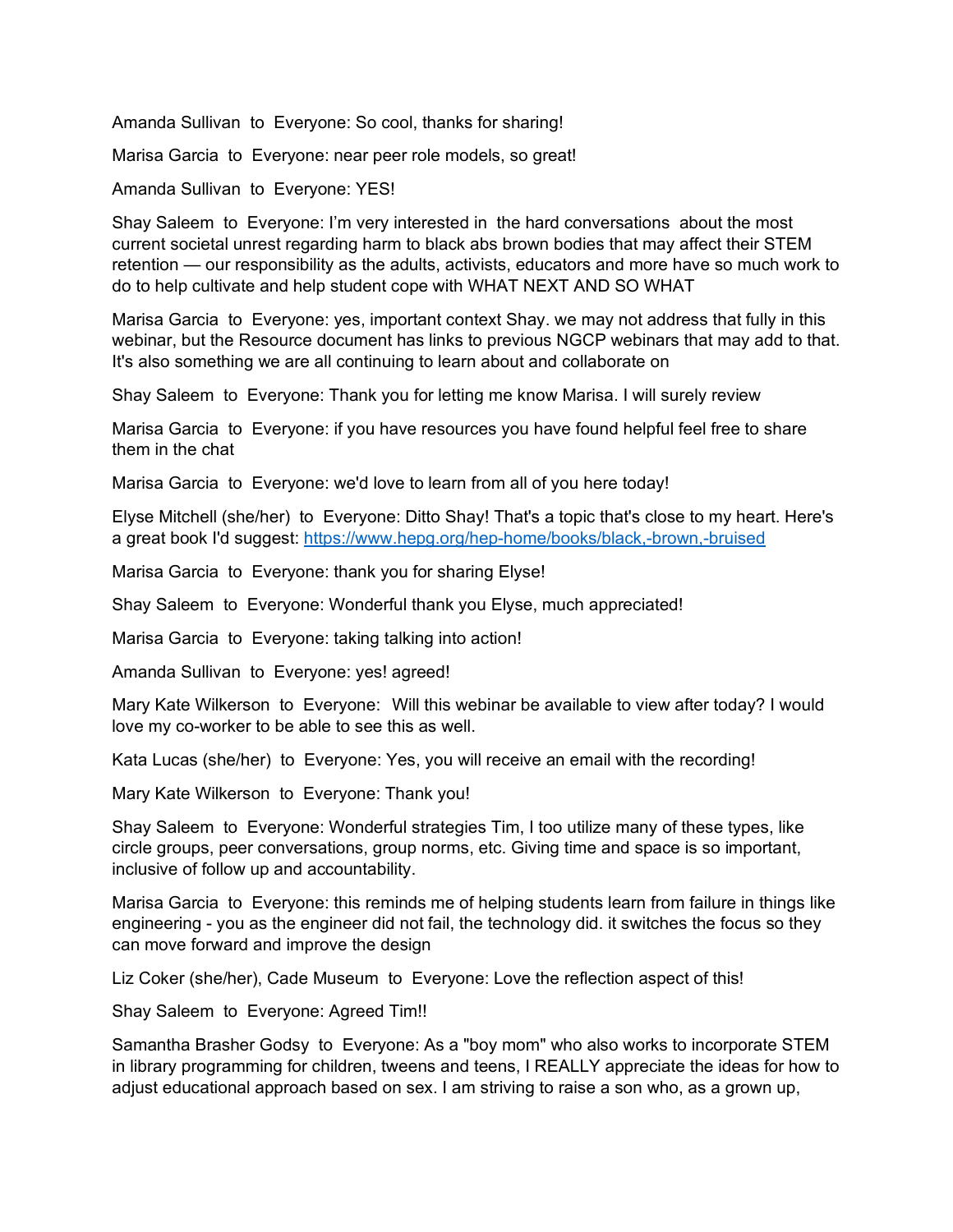acknowledges his privilege as a white man and leverages that privilege to promote diversity, inclusivity, and personal accountability.

Marisa Garcia to Everyone: thanks for sharing, Samantha!

Shay Saleem to Everyone: Helping to address retention and sustainability of women in STEM is still such a huge topic, especially for Black and Latinx girls

Marisa Garcia to Everyone: definitely, shay

Amanda Sullivan to Everyone: Samantha - YES to everything you said! As a mom to a boy and a girl I completely relate and have started having the difficult conversations with my preschool age sons lately myself.

Shay Saleem to Everyone: Agreed safer-braver spaces is key, especially in these virtual settings

Timothy Fowler to Everyone: One thing I recommend in youth work is multiple opportunities for leadership across the program. Every young person should get a chance to play multiple roles- including leadership--to try those roles on for size and learn how teams function. I think this helps develop confidence, self-awareness, but also mutual respect. Because when they leave my/our programs they may not get those opportunities, and then the self-doubt and discouragement can set in.

Amanda Sullivan to Everyone: yes - agreed, Shay!

Shay Saleem to Everyone: ^^^

Shay Saleem to Everyone: Thanks Tim!

Samantha Brasher Godsy to Everyone: Love that idea, Tim!

Shay Saleem to Everyone: @Amanda- how do we help younger students uncover their biases or biases absorbed from family/immediate people in household

Mary Fuller to Everyone: I love a show and tell!

Lisa Regalla to Everyone: THANK YOU!! Wonderful information

Sara Kobilka to Everyone: If you want to reach me, my email address is [sara@renwomanconsulting.com](mailto:sara@renwomanconsulting.com)

Laura Dillon to Everyone: Great presentations and discussions! Thanks!!

Shay Saleem to Everyone: Thank you, would love to reconnect with speakers

Emily Morgan to Everyone: Thank you!

Timothy Fowler to Everyone: Timotnhy can be reached at [timothy@networkforyouthsuccess.org](mailto:timothy@networkforyouthsuccess.org)

Wendy Rowe to Everyone: thanks!

Amanda Sullivan to Everyone: Shay gosh that is such a big question! I am someone who grew up hearing "boys are better at math" from my mom. With very young children I've found a lot of these ideas do come up in play and casual conversations